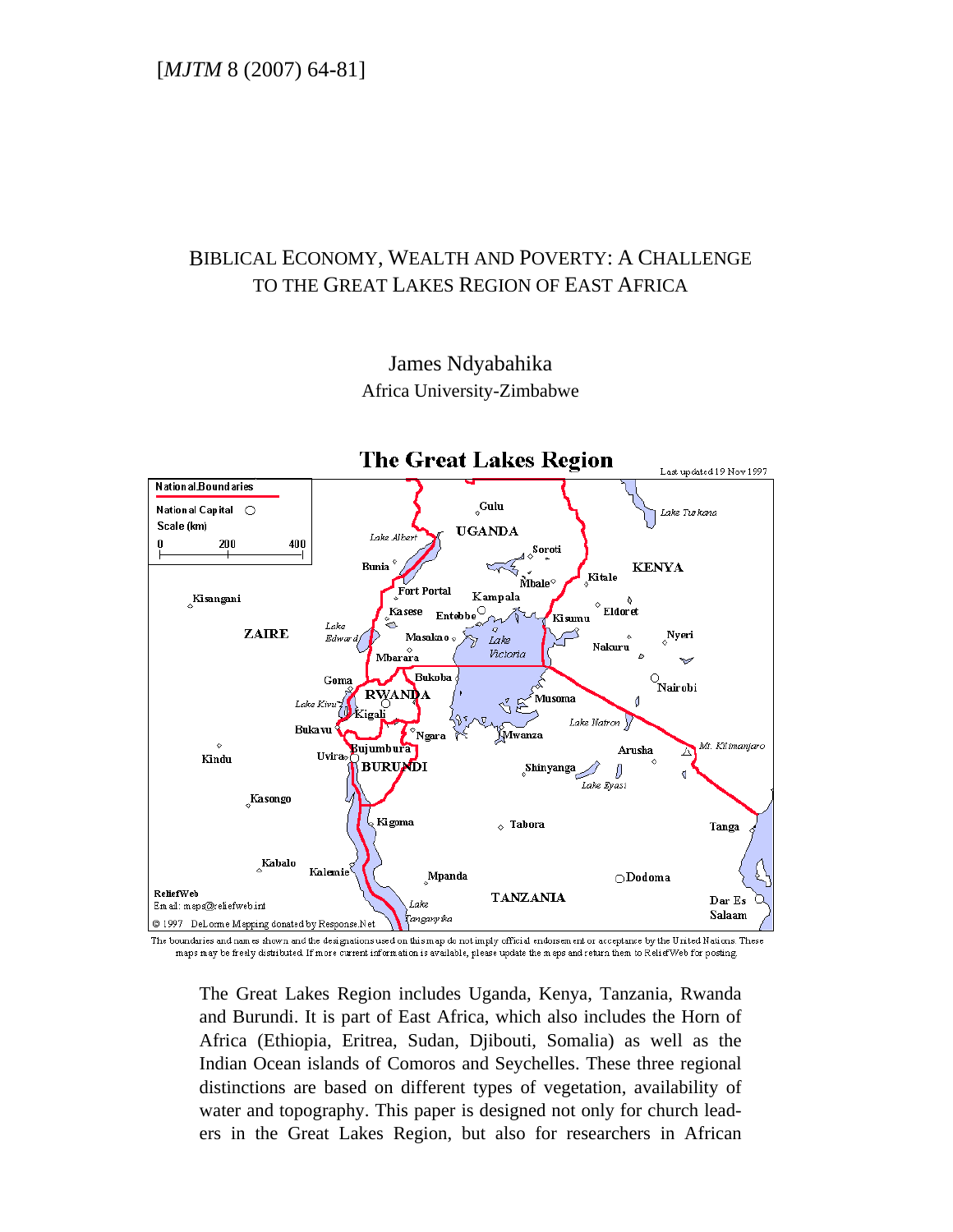Church History, Contemporary Christian Ethics in an African Context, and Christian Education, as well as students at all levels majoring in Theology, Religion and/or Peace, Democracy and Governance programs.

#### *Introduction*

We must be serious and concrete about the significance of biblical economics and social justice, because God's dealing with humanity is concrete. Such concreteness in biblical and theological ethics maintains that Jesus Christ, the Saviour and Liberator of the world, empowers his followers to be religious liberators, making them able to effect joyous victories over contemporary economic and social upheavals. In fact, there is a cry for biblical spirituality in the Great Lakes Region, where corruption has become a pervasive social evil and is cutting across the whole region. Corruption is equal to power plus money minus responsibility and accountability.

Biblical economics and justice are to be understood as a reaction against the global domination of money, and the spread of financial values into every area of modern life. Although the global market promises life and abundance for all, it is becoming clearer every year that prosperity is available only to those inside the global market camp. For those outside, whether in the developing countries, or in the rich world, the market is creating sharp contrasts between rich and poor. It is within this context that biblical teaching on poverty and wealth is a relevant topic in the religious arena; hence the justification for this paper.

Nearly two-thirds of the population in the Great Lakes Region falls below the poverty line. This is one of the greatest challenges to religious leaders and faithful Christians who worship in various churches. These churches are united in sacramental struggles to follow our Lord and Saviour, Jesus Christ, the bread-breaker and bread-sharer. In fact, that is his trademark. He is always commissioning his followers to be bread-breakers and peace-seekers (Mt. 5:9).

Within this sea of disturbing poverty, a few people openly control the wealth of the area and hardly ever extend justice to the economically-disabled at the grassroots level who are living in extreme poverty. To be more precise, instead of giving assistance to the poor, the rich comfort themselves with the myopic view that the materially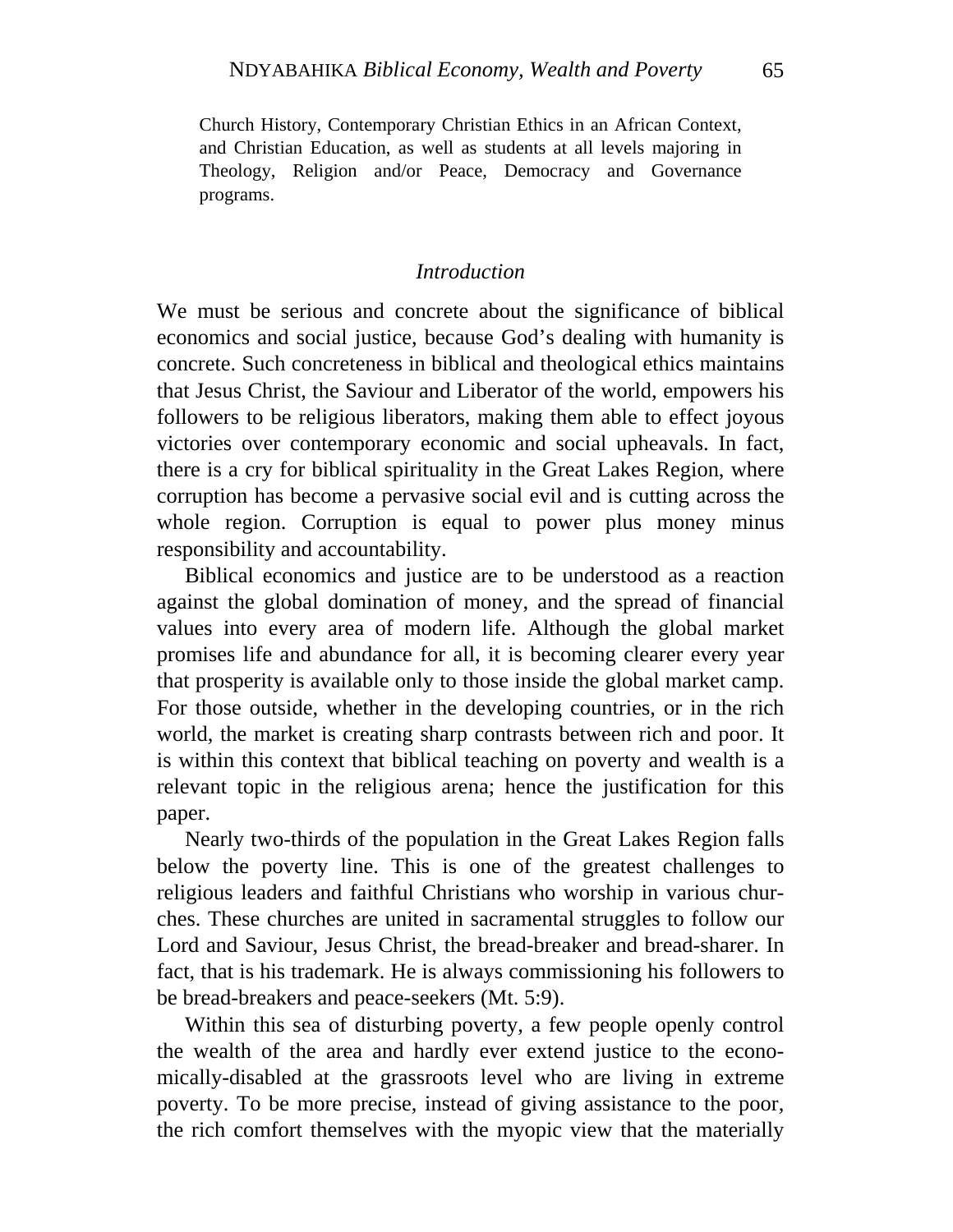poor are poor because they are lazy, unfortunate or both. Any help they give is meager and only improves the economic situation of the poor at a snail's pace. The gap between the two economic structures—the poor and the rich—widens every day.

Many, maybe even most, of the rich have acquired their riches through covetousness and greed. They know that such wealth gives them power to marginalize, deprive, abuse and subjugate the poor to subhuman conditions as though they were second-class citizens. The situation is discouragingly complex. This is the context in which there is a call for Christian education to address the prevailing challenges. Poverty is affecting men and women, young and old, educated and noneducated at all levels, and eventually it creates a vicious cycle. The fact is that people are living in precarious conditions.

Two of the most perplexing and notorious questions—which cannot be easily silenced—are these: (1) What is the position of our churches on the issues that confront the poorest of the poor? (2) Why do the poor find it so difficult to get justice? These questions and many more are important in the Great Lakes Region today. However, King Solomon's position is clear:

Wealth brings many new friends, but a poor person is deserted even by his or her friends (Prov. 19:4).

We are ashamed of this quotation, but its truth is still apparent today. In the Great Lakes Region, there are proverbs and sayings that describe the fortunes of the rich and the misfortunes of the poor. One example will suffice. A *Kiganda* proverb (in Uganda) stresses that God showers his blessings "like rain" upon the rich. *Omukisa mpewo, nobwogalawo guyinira*—even though doors are closed, still more blessings enter to bless the rich.

<span id="page-2-0"></span>It is important to note at this point that whether the interest is in the personal and spiritual development of children and adults, or in the relationships between state and church or in methods of teaching or the question of syllabus construction, Christian teachers, administrators and faithful Christians are now studying the Bible in order to understand their current national economy. What is clear, to use Bediako's phraseology, is that "Africa [the Great Lakes Region included] has become the heartland of the Christian faith in our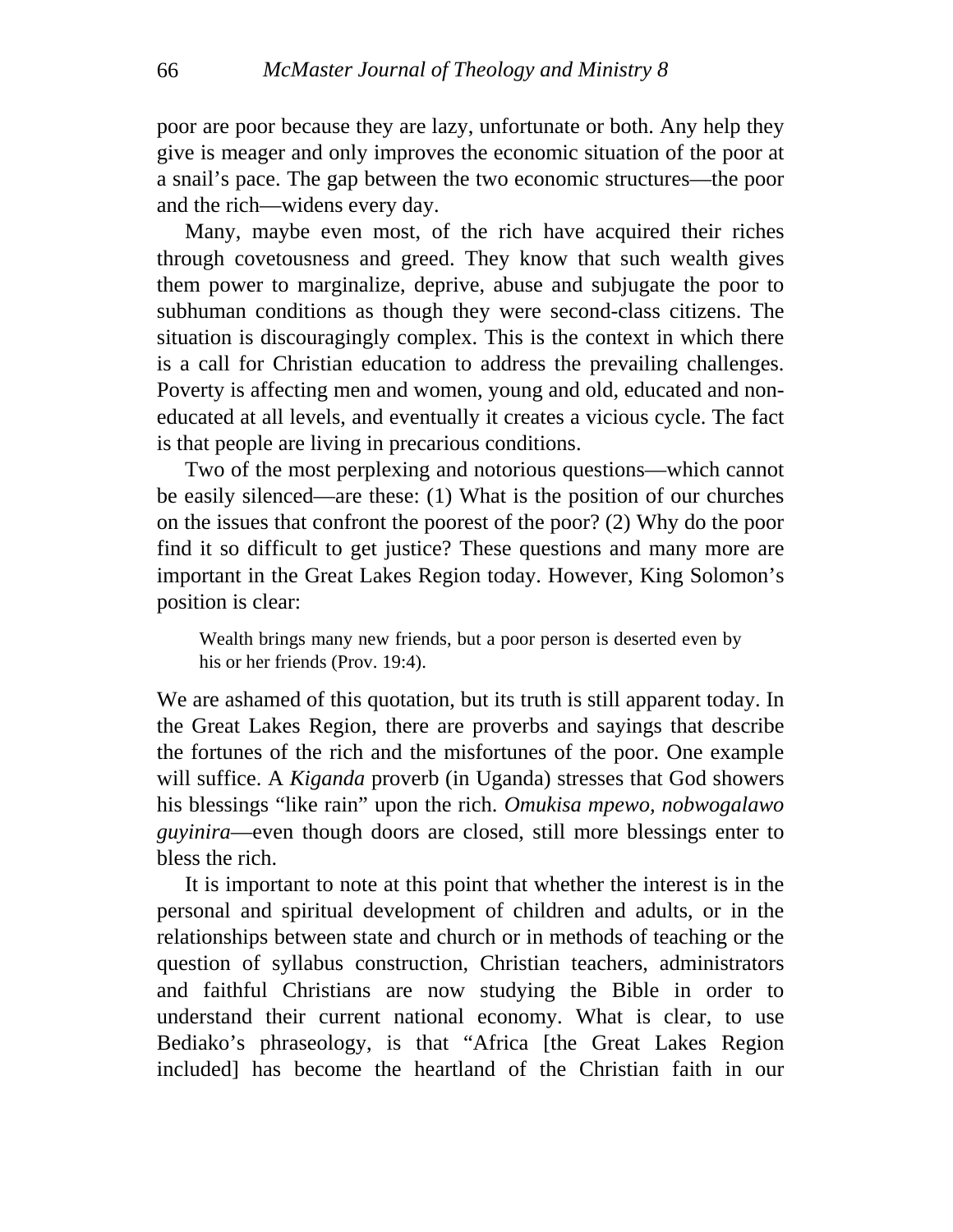On the contrary, its driving force is love, justice, goodness and hope. times."[1](#page-2-0) In Rwanda, Burundi, Uganda, Kenya and Tanzania, the Bible is continuously a unifying force.<sup>[2](#page-3-0)</sup> Taking it seriously means reading and obeying its teaching (Deut. 6:4-9) in order to seek answers to the troub-ling questions people face on their Christian journey. Most encour-agingly, it is something they lean on and it is something they listen to. However, faithful Christians in the region need to be encouraged to grow towards what Isaac Zokoue calls Christian maturity.<sup>[3](#page-3-1)</sup> The gospel has to be seen as offering resources for life's most deeply-felt experiences. When faced with death or famine or other calamities in life, Christians should not resort to traditional rituals and beliefs. Rather, the Bible is a good companion and a friend to embrace. Wor-shipers sometimes kiss it; however, there is nothing magical in it.

The present discussion tries to help analyze the above issues. It is intended as a challenge to faithful Christians to continue important biblical and theological study, and to translate their findings into their respecttive ministerial roles, so that their theoretical reflection becomes action-oriented in their biblical and theological practices. Theory without practice is sterile and practice without theory can be misdirected.

I intend to address the subject beginning with a definition of some terms; then I will survey some biblical and theological thinking to express solidarity with the helpless grassroots people in the churches, before looking at economic life, wealth and poverty, with the intent to enable the poor to have "the will to rise" and fight for their rights in the twenty-first century. Naturally, African experience in the Great Lakes Region will colour the central reflection of this paper.

### *Definitions*

In this new century, a clear definition of the word "Christian" is crucial to those who claim to be Christians, as they wrestle with rampant poverty, regional conflicts, drug addiction, barbaric wars and disease

Books, 2004), pp. 3-7. 1. Kwame Bediako, *Jesus and the Gospel in Africa* (Maryknoll, NY: Orbis

<span id="page-3-0"></span>2. J.N.K. Mugambi, "The Bible and Ecumenism in Africa Christianity," in Hannah W. Kinoti and John M. Waligo (eds.), *The Bible in African Christianity* (Nairobi: Action Publishers, 1997), pp. 68-85.

<span id="page-3-1"></span>3. Isaac Zokoue, "The Crisis of Maturity in Africa," *Evangelical Review of Theology* (1996), pp. 354-64.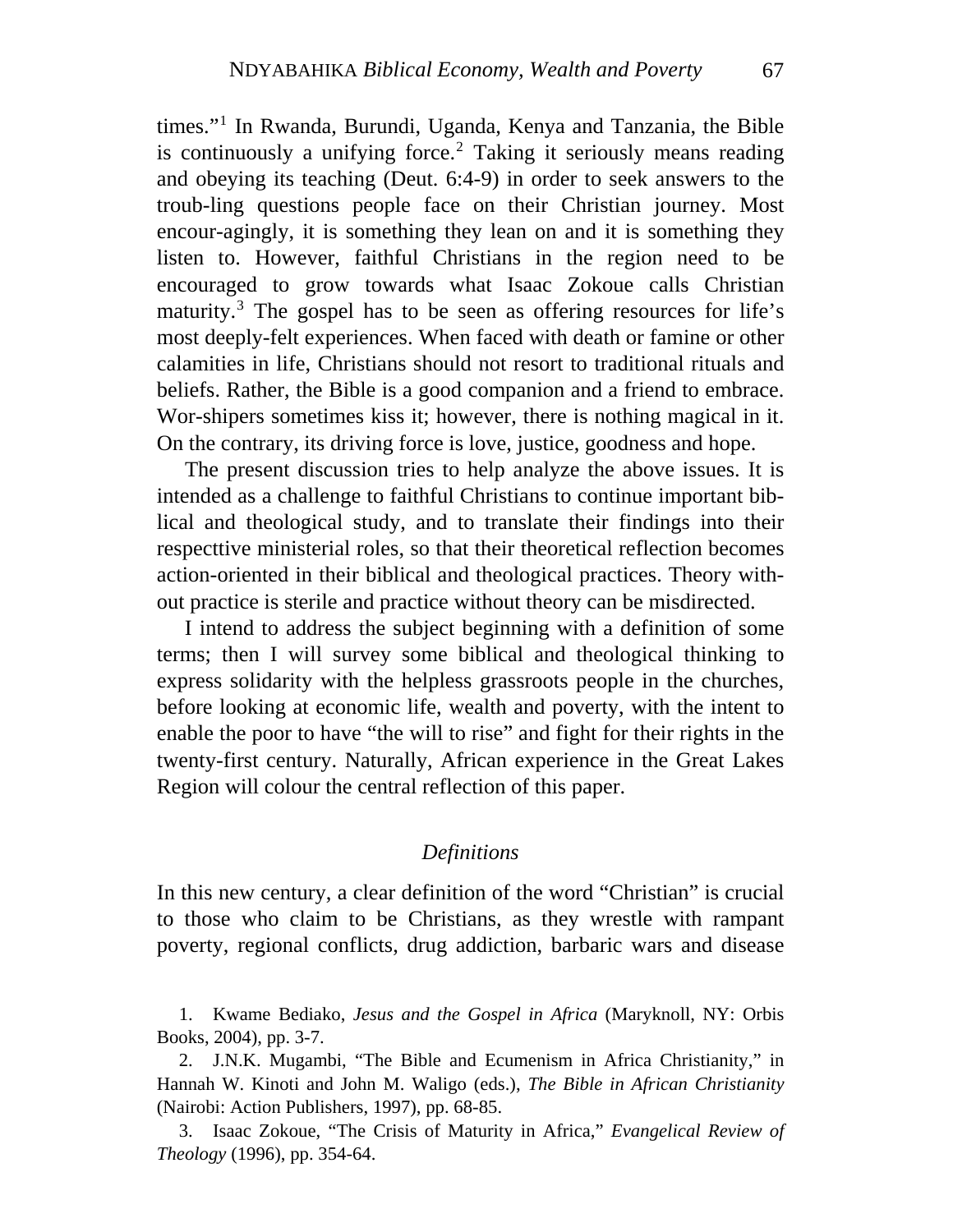saints (Jude 3). With this new focus, they are challenged to pass on the bib lical teaching that was committed to them to the future generation (the HIV/AIDS pandemic). Although faithful Christians cry *shalom, shalom*, there is no peace. We understand the word "Christian" to refer to all baptized people who believe in Jesus Christ. They may be young or old, committed or non-committed. They live in all parts of our nations: cities, towns and villages. They engage in all sorts of professions. Some receive monthly salaries, others are self-employed, while some are unemployed. In spite of this, God appeals to them to contend for the faith that was once entrusted to them as contemporary (Mt. 28:19-20).

name (Mt. 18:20). To explain the relationship between the one and the ma ny would take us beyond the parameters of this paper because With this clarification in mind, let us turn to the word "church." The word "church" means an assembly of God's people (Acts 19:39) or a local congregation of Christians (Acts 9:31; 1 Cor. 1:2; Gal. 1:22) or a place of worship for the people of God—the powerful as well as the marginalized. Faithful Christians are challenged to know that there is only one Church, gathering under the leadership of Jesus Christ. But on earth, the Church is seen wherever two or three are gathered in his beyond the biblical image of the Church are many denominations.

his possessions to the poor. This presumably means that he kept the oth er half, apart from what he paid back to his victims. Yet Jesus said The word "wealth" means owning a lot of assets (money), or "having more than others." The Bible does not condemn it. Two examples drawn from the New Testament will suffice. Joseph of Arimathea is described as "a rich person" and as "a disciple of Jesus" (Mt. 27:57). Zacchaeus, the wealthy tax-collector, promised to pay back to the people he had cheated four times what he had taken, and to give half of that salvation had been given to him (Lk. 19:8-10).

the basic needs of life. Socially and economically, poverty becomes una cceptable when we observe it in the ghettoes of Johannesburg, On the other side of the spectrum, "poverty" means not having sufficient access to resources, or the lack of necessary materials to meet shanty areas of Bujumbura and slums of Kampala.

We may not experience the economic hardships that the poor encounter in their daily lives; however, we can try to view the poor from the vantage point of being in solidarity with them in their present predicaments or being committed to working in partnership with them.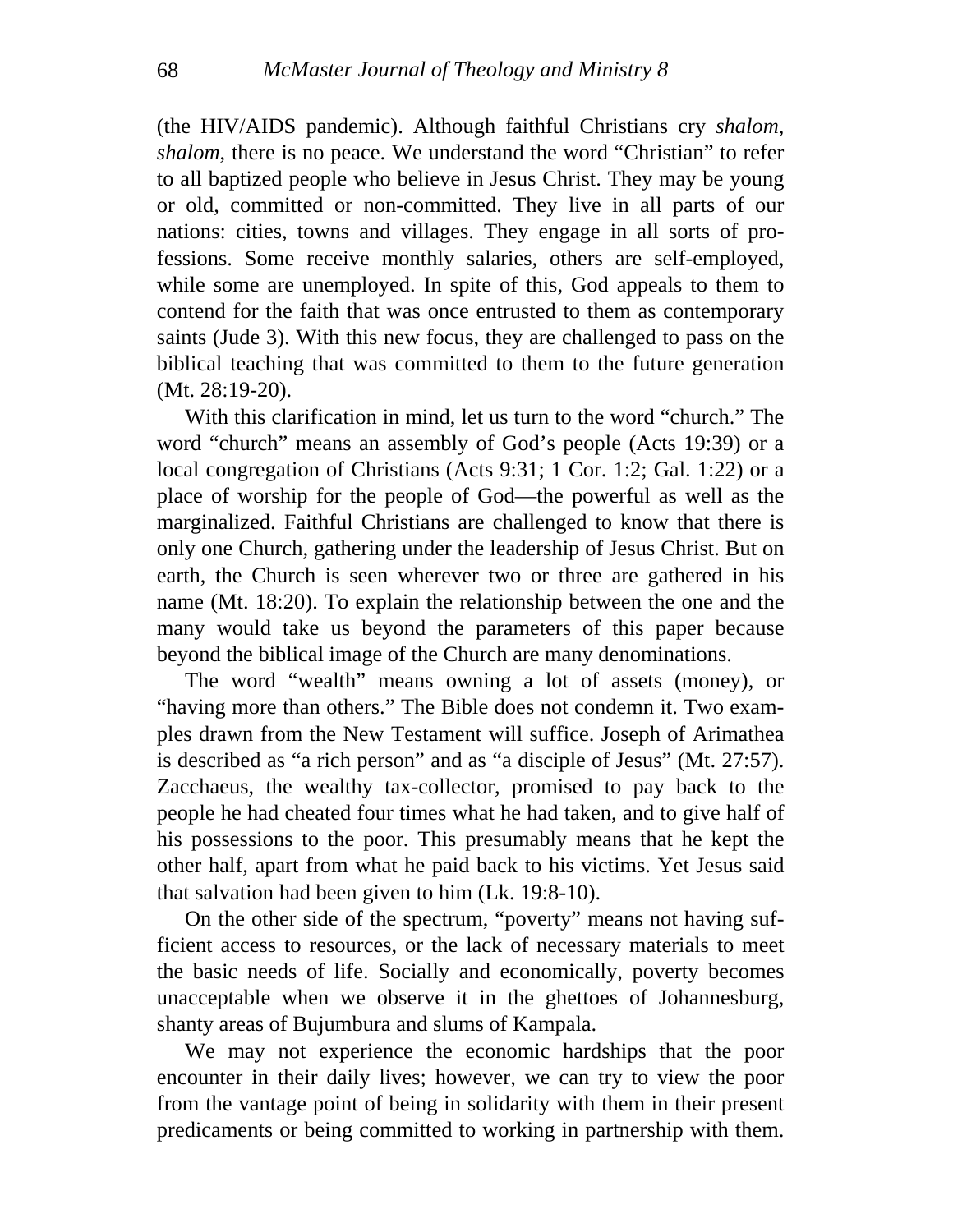role of Christian education in the Great Lakes Region, and will be encouraged to develop even more interest in this challenging area through reading and research. It is hoped that the reader of this paper will gain new insight into the

### *Biblical Justice and Economic Relations*

(Leviticus 25). It was not merely seen as an emergency measure to deal wit h temporary maladies but as a principle that had implications for and Reading the Bible expectantly and honouring its teaching enables faithful Christians to realize that biblical perspectives on economic life revolve around several images. A few examples will suffice. The first image in the Old Testament focuses on the Jubilee year that was to be observed every fifty years. Those suffering under the yoke of economic depression and social oppression were to be remembered and cared for. The Jubilee year was a period of reallocation of wealth in such a way that the fruits of the land had to be shared more equitably by all was governed by social, economic and religious relations at all levels.

with the ownership of property, and that is: *Absolute ownership bel ongs to God and God alone.* Human beings were—and are—merely There are two basic principles relating to the biblical perspective on economic and social order, and these are paramount. The first has to do stewards.

To be faithful to this relationship is to be just. This paradigm is not an abs tract concept. It is down-to-earth and embodies the stories of the The second principle is the vision of a "new earth" that is embodied in the book of Isaiah. The early soundings on this motif reveal that "they who build houses shall inhabit them" and "they who plant vineyards shall eat the fruits thereof" (Isa. 65:21). This new principle of human relationship here links ownership and labour. With this distinction in mind, the alienation of work from benefit is a clear challenge to be addressed as a fundamental source of oppression and suffering. Widening the scope of our discussion further, justice as a relational term involves two people who share membership in a civic community. mighty acts of God visiting those who are oppressed.

bours. This fits well with the African philosophy described by Professor John Mbiti, who rightly puts it, "I am because we are; since One of the most promising instructions for the contemporary situation is that the Bible tells Christians to express love to their neigh-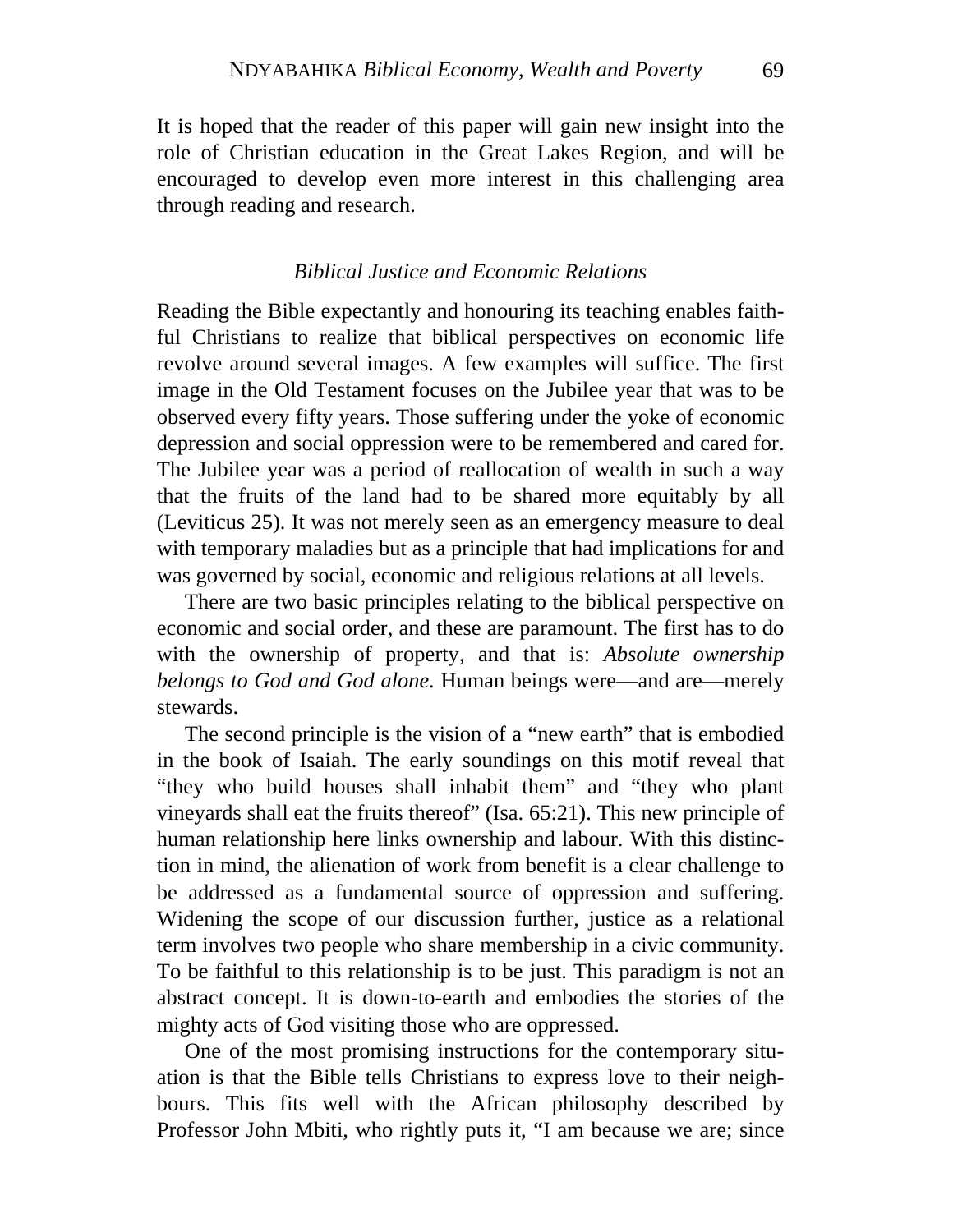we are therefore I am."[4](#page-6-0) Those who are faithful Christians must promote the position of John the Baptist, which stresses that a person with two tunics should share with those who do not have, and the one who has food should do the same (Lk. 3:11). As if that is not enough, when a person sees another who is dressed in rags, such a person can say to his or her money: "Come forth Shilling! Or dollar! You must be on your way to empower such a person with decent clothing." This is a good gesture, which faithful Christians must emulate.

At the heart of this challenge is the notion that the bias of faithful Christians should be towards those who are wronged, who suffer, who are weary, and who are weak, oppressed, subjugated and victimized by the present economic and social order.

It should be recognized at the outset that in recent times, consideration of the above two biblical principles has been conjoined with a social hermeneutic of the Lord's Prayer: "forgive us our debts as we forgive our debtors" (Mt. 6:12). In some countries that are victims of foreign debt, this line of thought in our Lord's Prayer takes on incredible social and economic significance. Several questions need to be raised and explored:

- 1. What does it mean to Christians to pray these lines in the present economic predicaments?
- 2. What does it mean that Jesus included and remembered indebtedness in his prayer?
- 3. What does it mean that Jesus petitions for the erasure of debts?

The Lord's Prayer stresses the principle of forgiving indebtedness and yet economic disorder results from irresponsible borrowing. "Borrowing causes inflation!" is an oracle of the suffering and exploitation of the poor. Colossal debts create intense deprivation, stunt economic recovery, siphon off limited resources, enhance inflationary conditions, stifle workers' rights and engender monetary devaluation and wage control. To clarify this argument, foreign debt, along with the superior political powers, are the instruments of governance whereby subservience is imposed through control of loans. The Great Lakes Region continues to languish under perpetual dependence. Foreign debt—in which so many states in the region are immersed and by which so many

<span id="page-6-0"></span><sup>4.</sup> John Samuel Mbiti, *African Religions and Philosophy* (New York: Doubleday, 1970), p. 141.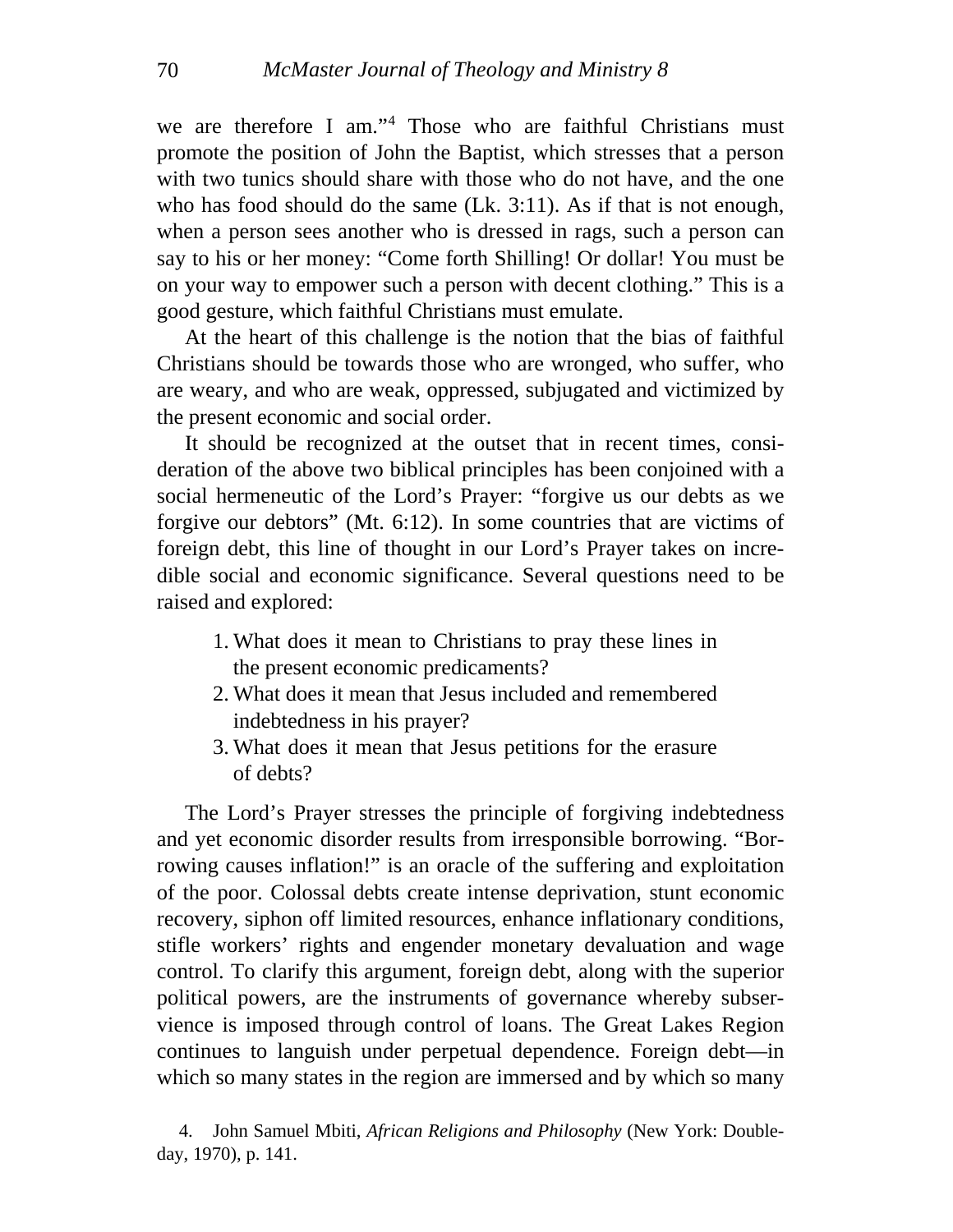waive them. are crippled—is not an instrument of relief. Evidence from the Great Lakes Region experience relating to currency crisis and massive inflation is of particular importance. As Professor Magesa convincingly says, "it is almost literally true that when the IMF sneezes, some states shake and when the World Bank frowns, others tremble."[5](#page-7-0) I believe that the parameters of repayment of foreign debts owed by some states in the region must be revisited—with the intent to erase them or to

The next step is to emphasize Christian involvement in the economic ministry of promoting open discussion between the churches and the states in the region, in light of the corruption that is so rampant, wealth that is in the hands of a few, and the poor working for the rich while receiving very little in return. All churches in the region should provide seminars for pastors, nuns, seminarians and the laity on such issues.

In the New Testament, Paul states that the "love of money is the root of all evils" (1 Tim. 6:10). We are challenged not to misquote him. Paul did not say that money is evil. However, money in the hands of unscrupulous persons creates social, economic and religious problems culminating in income poverty, food poverty, infra-structure poverty and spiritual poverty. Although Solomon's view (Prov. 14:20) is a good critique of a number of societal structures, institutions and patterns of life that affect the poor,<sup>[6](#page-7-1)</sup> there are still unsolved economic and Christian ethical issues, which leave faithful Christians with unresolved moral problems. The problem is how to attain spiritual maturity and self-understanding as well as to justify the desire for more money and wealth on the basis of need rather than of love for it. Jesus cared for the hungry, the homeless and the sick. In economic terms, he came to persons who experienced basic needs for human dignity and integrity: food, clothing, shelter and health care. On this note, I am neither

<span id="page-7-0"></span>5. Laurent Magesa, "Africa's Struggle for Re-definition during the Time of Globalization," *Afer* (1998), p. 321. The International Monetary Fund and World Bank often impose financial policies on debtor states that create tremendous economic hardship for their citizens.

<span id="page-7-1"></span>6. Matthew Theuri, "Poverty in Africa," in Mary N. Gitui and Emmanuel A. Obeng (eds.), *Theology of Reconstruction: Exploratory Essays* (Nairobi: Action Publishers, 1999), pp. 230-42; N.H. Taylor, "The Contextualization of Christianity in the Early Church," in *Reflection on Church Faith: An African Context* (Mutare, Zimbabwe: Africa University Press, 2002), pp. 41-54.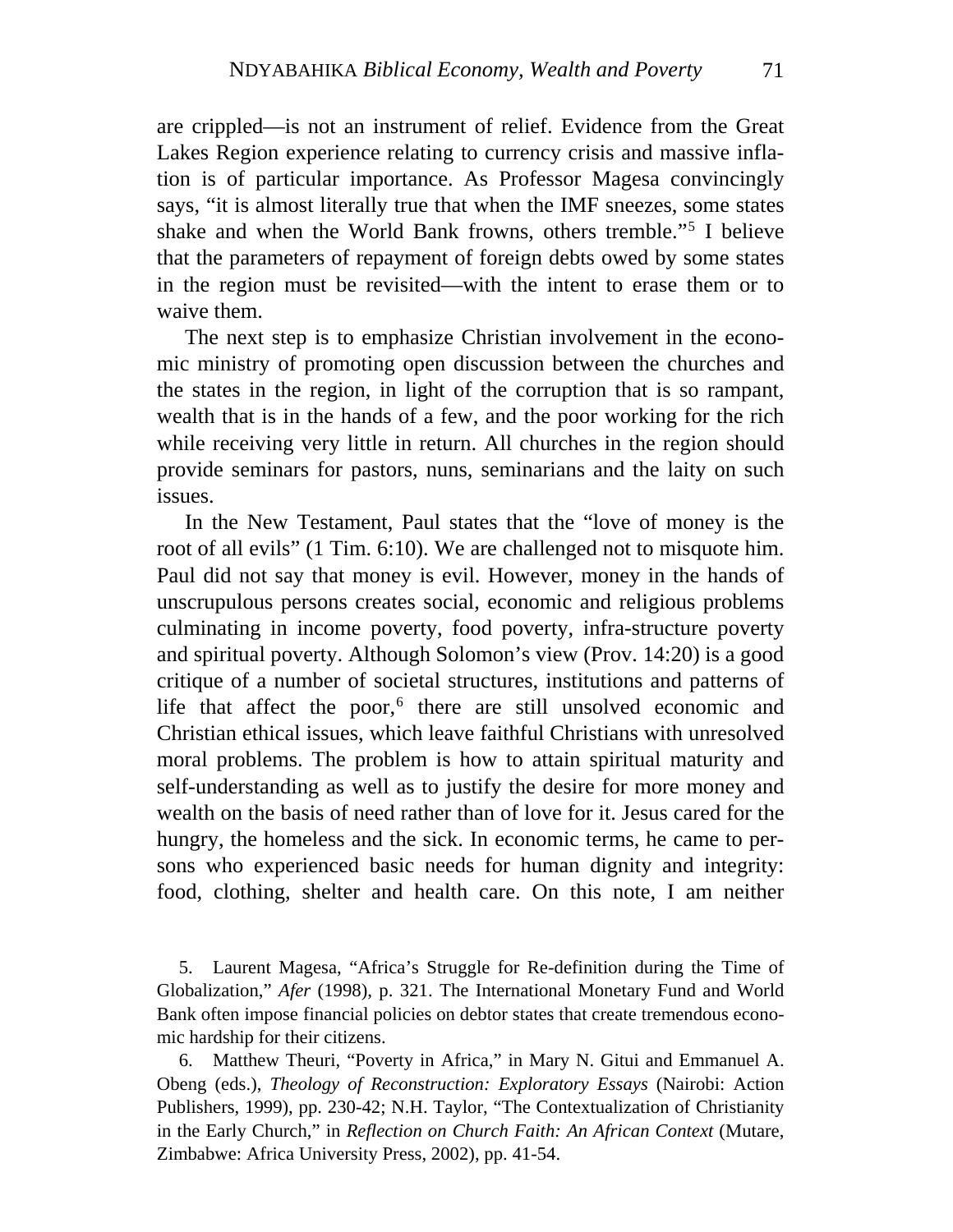exaggerating nor using the subject of the poor to bash the rich. Nevertheless, poverty is rampant in the nine major aspects of life: religious, economic, spiritual, moral, mental, social, cultural, physical and political.

Admittedly, poverty is dangerous, dehumanizing, pervasive and acute. At the same time, the condition towards which acts of justice move is *shalom* (Isa. 11:2-5; 61:1-2; Ps. 72:1-4). *Shalom* is the substance of the biblical vision of the community embracing creation. It refers to all those resources that enhance harmonious, joyful and effective living. *Shalom* covers all human relationships with nature, whether storm, destructive rain or fruitfulness of the land. *Shalom* involves communal harmonious economy; social, political and religious order; new life found in the feeding of the needy, the hungry, the refugees, widows, widowers and orphans. The poor within the parameters of *shalom* obtain justice and are delivered from economic injustices. Forces that contradict and oppose *shalom* endanger the possibility and attainment of peace. Therefore, *shalom* is not a condition, but is a continuous struggle. *Shalom* must be created, aspired to, and maintained again and again—against the powers and instrumentalities of destruction and depravity.

In the communities of faithful Christians, *shalom* must include giving food to the hungry, restoring sight to the blind, healing the sick, granting justice to the prisoners, forgiving the sinners, granting freedom to the oppressed and preaching the good news to the masses (Lk. 4:18-19; 7:22). To seek and pursue *shalom* is to be engaged continuously in the struggle for love, goodness, honour, prosperity and justice. Although *shalom* goes beyond justice, there cannot be *shalom* without justice, because in *shalom*, human beings experience and enjoy justice.

With this in mind, and in order to ensure that our discussion leads to concrete actions and does not remain only at an academic and theoretical level, we may ask: *Should some Christians be poor?* The poor show faithful Christians that the real world is an ocean of scandalous and massive poverty in which thousands of people live and where a few are allowed to wallow in wealth. Thinking that they are using considerable foresight, most churches are full of incidents where people give their hearts away in order to gain prosperity and wealth, which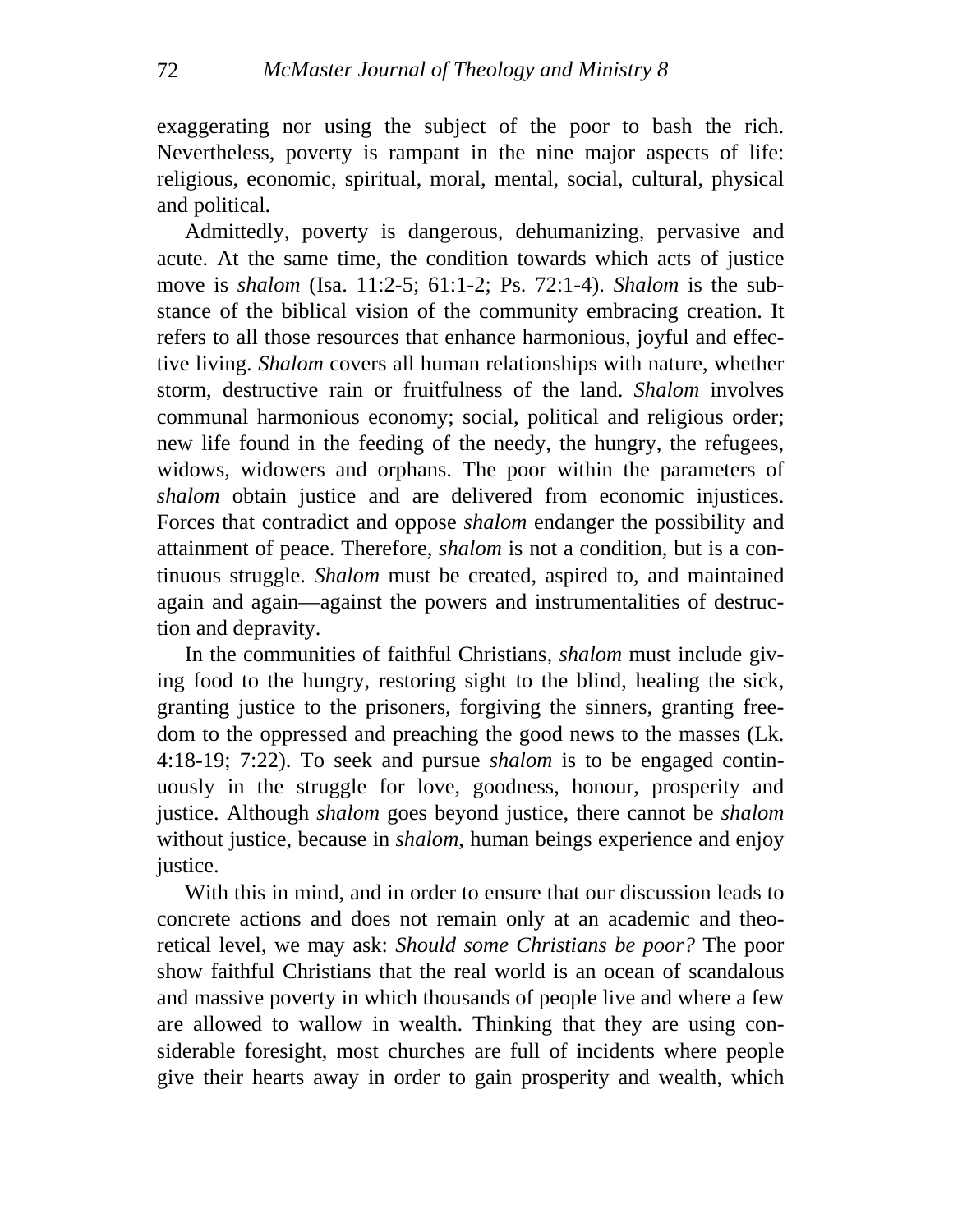gives the grimmest and most unrealistic witness.[7](#page-9-0) The practice of simony during the Dark Ages, selling indulgences (prior to and during the Reformation era), modern-day lotteries, fundraising functions on church premises and many additional practices are eloquent examples of unprecedented and unimaginable schemes for the acquisition of wealth.[8](#page-9-1) Today, a pastoral survey confirms that some faith-based institutions own a lot of resources and property: universities, schools, hospitals, hotels, banks, buses and buildings as rental property. Shockingly to faithful Christians, some churches have become overwhelmmingly the institutions of the rich. At best, the Church must be an anchor of hope in times of darkness (Jn 8:12).

It must be made very clear that the poor are neither passive nor economically impotent. This is crucial in many ways. They need money, as most of us do. Money is the medium of exchange. Having it or lacking it creates a barrier between persons. The rich and the poor are caught up in the web of needing more money. They trade part of their time when they find themselves in need of it to balance their expenditures in the areas of quality education, medical services, decent houses and adequate clothing that match their tastes. As a pastor, I do not want to overstate by saying that it is only money that is important in life. Nevertheless, without it, life is miserable. Unfortunately, the dichotomy between the rich and the poor is growing.<sup>[9](#page-9-2)</sup> The quality of life is lowered. The gap between the rich and the poor is widening.<sup>[10](#page-9-3)</sup> The inequality between the "haves" and the "have-nots" has grown

<span id="page-9-0"></span>7. Mary N. Gitui, "Moral Things in Contemporary African Society," in J.N.K. Mugambi and A. Nasimiyu-Wasike (eds.), *Moral and Ethical Issues in African Christianity* (Nairobi: Initiatives Publishers, 1992), pp. 60-72; Review of Ronald J. Sider, "Rich Christians in an Age of Hunger," *Evangelical Review of Theology* (1980), pp. 70-83.

<span id="page-9-1"></span>8. It is significant to note that one can be materially rich and spiritually poor or materially poor and spiritually rich. See how Laurent Magesa deplores the unwanted situation to the church in his article, "Some Critical Theological Pastoral Issues Facing the Church in East Africa," *African Christian Studies* 4 (1988), pp. 43-60; and see A.E. Harvey, *Strenuous Commands: The Ethics of Jesus* (London: SCM Press, 1990), pp. 117-25.

<span id="page-9-2"></span>9. The *Manica Post* newspaper of Zimbabwe reported that an old man of 103 years was sentenced to three months prison for growing *mbanje*. In giving evidence in court, the old man said that he used the drug as a medicine for his eyes as he could not see without taking it (*Manica Post,* 7-12 October, 2005), p. 7.

<span id="page-9-3"></span>10. See [www.globalconnections.co.uk/oneworld.asp](http://www.globalconnections.co.uk/oneworld.asp) .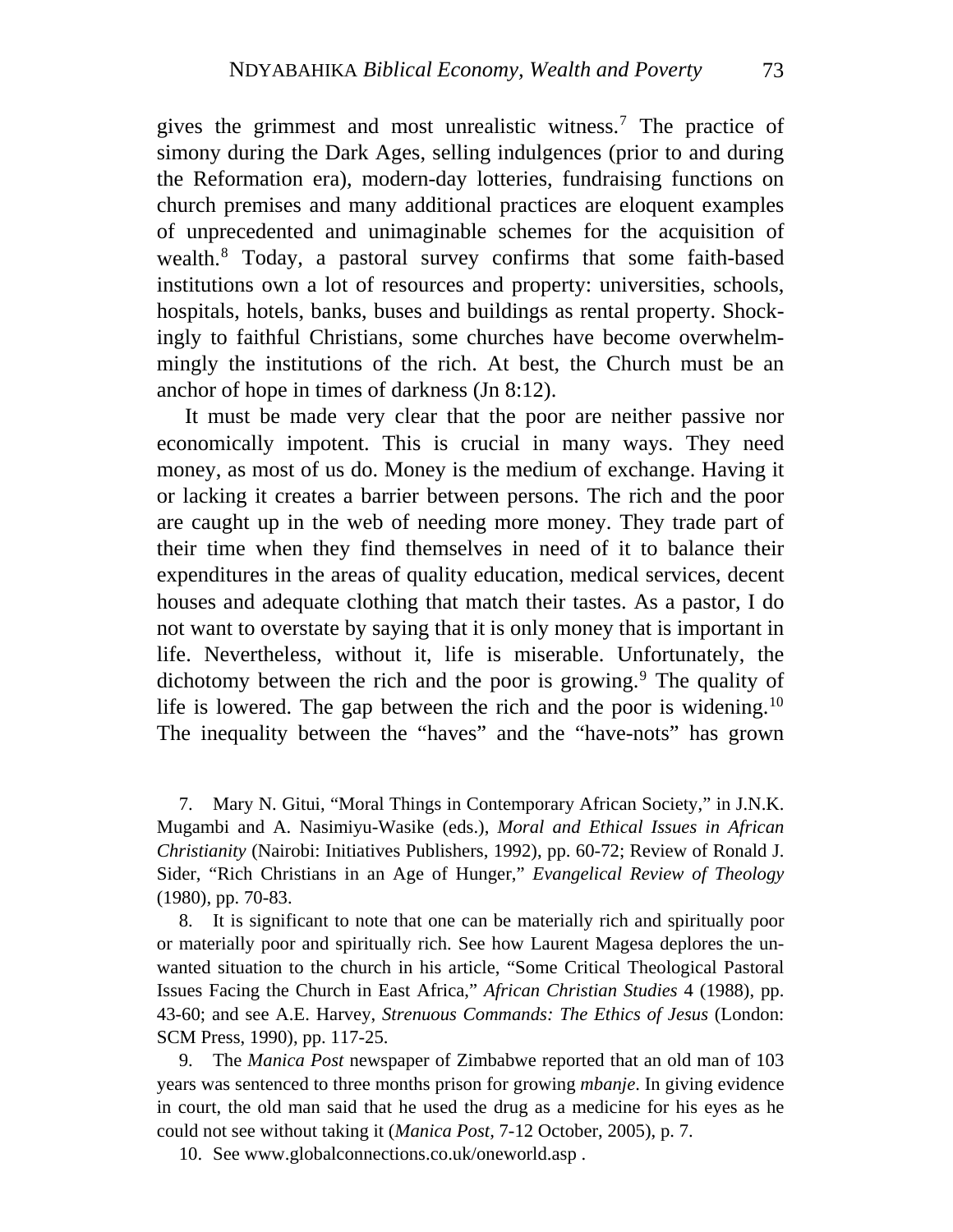worse in the last three decades. No person with religious conviction and integrity should allow this situation to remain unchallenged, because poverty hits the poorest people the hardest in this cut-throat competition with rich powerful nations.

When some Christians read the Bible through the lenses of such background, the rescue they often seek from God is in terms of the right amount of money at the right time and in the right place. More significantly, God's creation must be a central model that promotes the themes of stewardship on planet earth, sustainability of all living things and holistic responses to issues of hunger, agriculture and water. Enlightened decisions regarding practical matters must be addressed as the Bible does in regard to social victims. As the faithful set their hands to promote biblical and theological teaching, may they never turn back, but press on with intent to fulfill the high calling of God in Christ Jesus of supporting those crippled by poverty at the community level.

## *The Attitude of the Church to Poverty and Wealth in the Twenty-First Century*

While critics are increasingly attacking the Church from all sides, the fact remains that she has a noble cause to address. She must slowly and determinedly teach her followers the vocation of their Christian service (1 Tim. 5:18), and to be transformed by the Holy Spirit, in order that they may carry the indelible marks of the gospel (Mt. 7:18-20). She must encourage her members at the community level to learn new skills, which will under-gird their daily programs. If she will do this, no doubt many people who now seem lost will recover and the Great Lakes Region will receive new life. Intensive farming will start*,* a strong philosophy of self-reliance will be promoted and individuals will acquire new skills in planning and management. Instead of losing heart, folding their hands, walking in self-pity and weeping over spilt milk, people will be encouraged to improve their situations, guided by Christian economic ethics.

whereby the rich must live more simply that the poor may simply If the historical churches promote Solomon's teaching that the rich and the poor rub shoulders and the Lord is their maker (Prov. 22:2), then a new Christian ethic in the African context, governed by a new economic, political and Christian teaching, has to be advanced,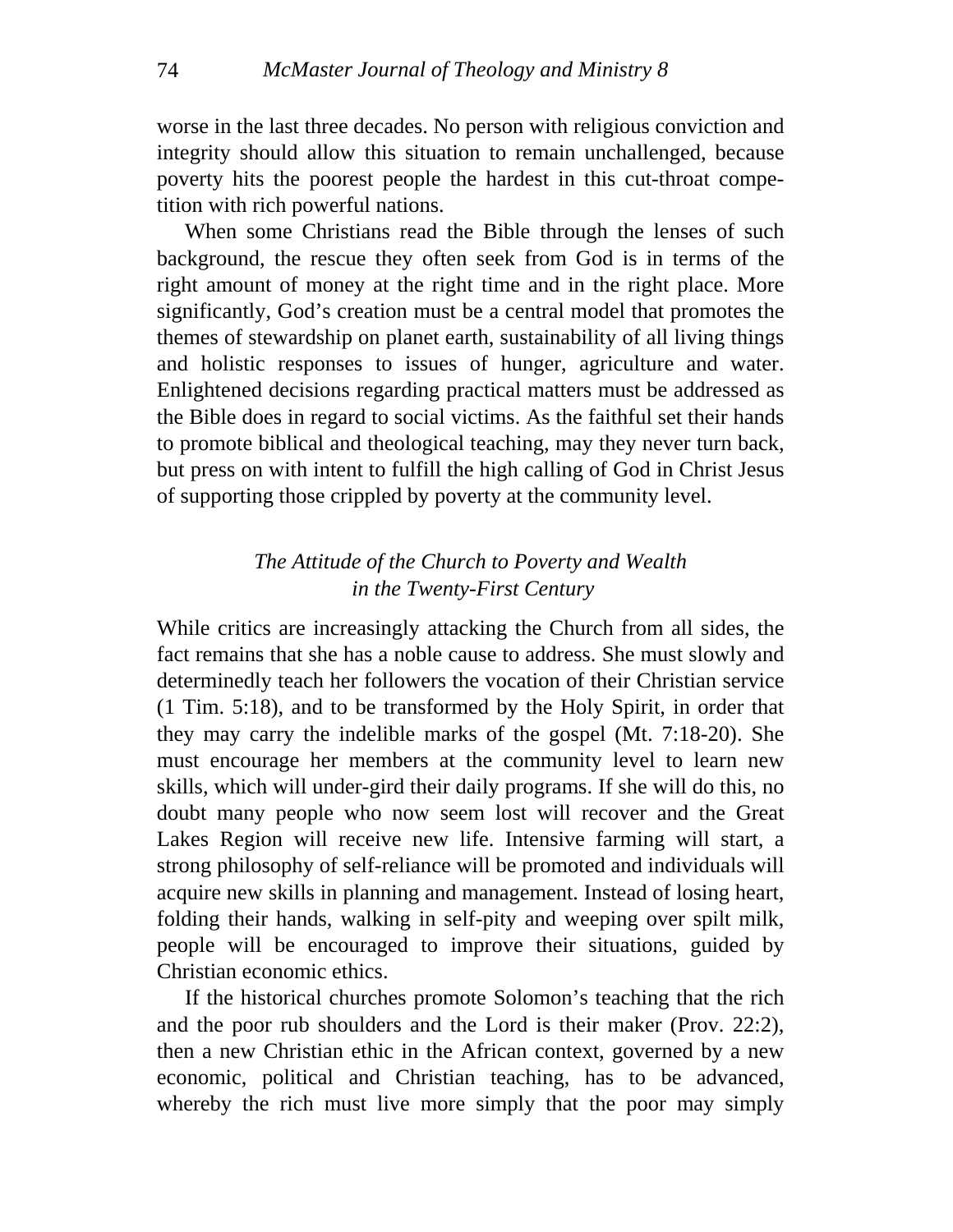live.<sup>[11](#page-11-0)</sup> From such understanding, churches are challenged to open up oppor-tunities that will enhance strong campaigns aimed at producing job-creators but not job-seekers. Christianity is a religion of new life and hope. To stress the point in simple language, in this century, new life and hope undertaken within the orbit of Christian teaching, preaching, witnessing and counseling hopefully will enable the poor to retrieve their justice, particularly in the Great Lakes Region of East Africa. Martin Luther King called this new hope a "dream."

It is therefore in this context above all that we mention some of the iss ues that hamper this new eschatological hope, which churches in the region must address: terrorism, homosexuality, prostitution, abortion, child-abuse, witchcraft, sorcery, spouse beating, drug abuse, devil worship, alcoholism, mismanagement of funds and embezzlement. More than ever before, all churches have to address new ideologies that stare their members in the face and cause their eyebrows to rise either out of curiosity or in condemnation, because they trash their family values and retard development. Examples abound in the unrestrained pornography in the media (TV, internet, newspapers and films). All these are maliciously damaging the authentic fabric of cultural heritage and religious values of church members. In fact, their economic, cultural and ethical values have been shaken.[12](#page-11-1)

### *What Has Been Done*

Far too often, churches have allowed themselves to be backed away from their responsibilities into the little corner of their "spiritual" provinces. And strangely enough, even some of the blazing prophets within Africa Initiated Churches (AICs) or the Pentecostal, Charismatic and Renewal movements, who argue with relevance about the place of their religious institutions on the contemporary scene, are not finding a

<span id="page-11-0"></span>11. Gwamna Je 'Adayibe', "Where Your Treasure Is: A Consideration of Jesus' Teaching on Possessions," *East Africa Journal of Evangelical Theology* (2000), pp. 29-45.

<span id="page-11-1"></span>12. Keith Eitel, *Transforming Culture: Developing a Biblical Ethic in an African Context* (Nairobi: Evangel Publishing House, 1986), pp. 94-105. Amplifying this subject, Eitel stresses that biblical teaching indicates that materialism and wealth will be the major threats to the lives of faithful Christians before God. The trio must be dealt with and Christians must put them in their proper place or else the Lordship of Jesus Christ will be compromised (Mt. 6:19-21; Lk. 12:33).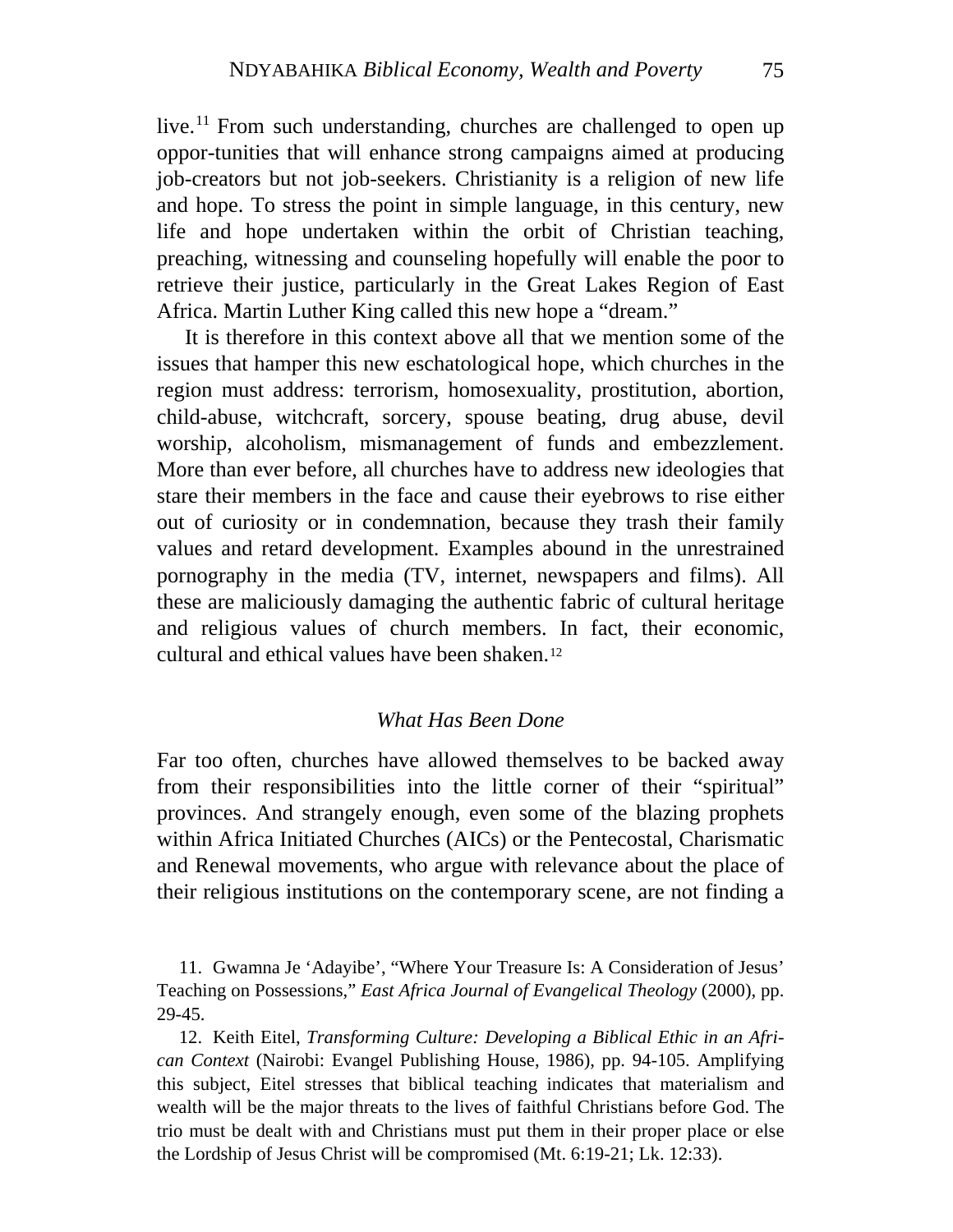response. To say it differently, although these churches are departing from the classical patterns of sharing the Christian faith and promoting a new tradition of door-to-door ministries or person-to-person evangelism they are strangely silent when the subject of "the attitude of the churches to biblical economy, poverty, wealth and prosperity"[13](#page-12-0) *in the Great Lakes Region, let alone in African Christianity*,[14](#page-12-1) is top on the agenda for discussion. This being so, all leaders of churches and spiritual movements must be reminded that they are the salt of the earth and the light of the world, and Christians constantly turn to them when they feel the pressure of darkness at all levels (Mt. 5:14-16; Mk 4:21-28).

In this respect, churches are called upon to pay critical attention to cau ses and symptoms of the moral degeneration that badly affects the poorest of the poor. And for this to happen, they must face the real issues of economic justice, which accelerate poverty, greed, corruption, hunger, ignorance, disease and famine. They must restore the image of the Garden of Eden, which is taken to mean *a place to feel at home* (including rivers, wetlands, plants and animals that grace this planet).[15](#page-12-2) God's Spirit should be allowed to enter churches and blow where he wants despite their systematized confessional traditions, to say nothing of their flawed economic and political ideologies. Only when the churches cherish just economic and social principles can they rise up with boldness and begin to see that they have a tremendous role to play and a *word to speak about the restoration of the image of the Garden of Eden*.

It is precisely for this reason that some biblical claims and Christian eth ical principles are significant. Admittedly, Christian education that promotes economic justice is what every missionary since Paul, every

<span id="page-12-0"></span>13. John Stott, *Issues Facing Christians Today* (London: Marshall Pickering, 1990), pp. 273-81; Kwame Bediako, *Christianity in Africa: The Renewal of a Non-Western Religion* (Maryknoll, NY: Orbis Books, 1995), pp. 126-55; Theuri, "Poverty in Africa," pp. 230-242.

<span id="page-12-1"></span>14. Peter Kanyandago, "The Disfigured Body of Jesus Christ and African Ecclesiology," in J.N.K. Mugambi and Laurenti Magesa (eds.), *The Church in African Christianity* (Nairobi: Initiatives Press, 1990), pp. 180-92.

<span id="page-12-2"></span>15. Going to church has yielded indigenous Christians who have reduced religion to a kind of uniform, something they put on one day and discard the rest of the week. Ardently confessing Christians go to pray on Sunday, only to return home to prey on each other! Sadly, one is no longer surprised to see respected Christians who desire material possessions using wrong channels to acquire them at the expense of the eternal possessions that are found in religion and God.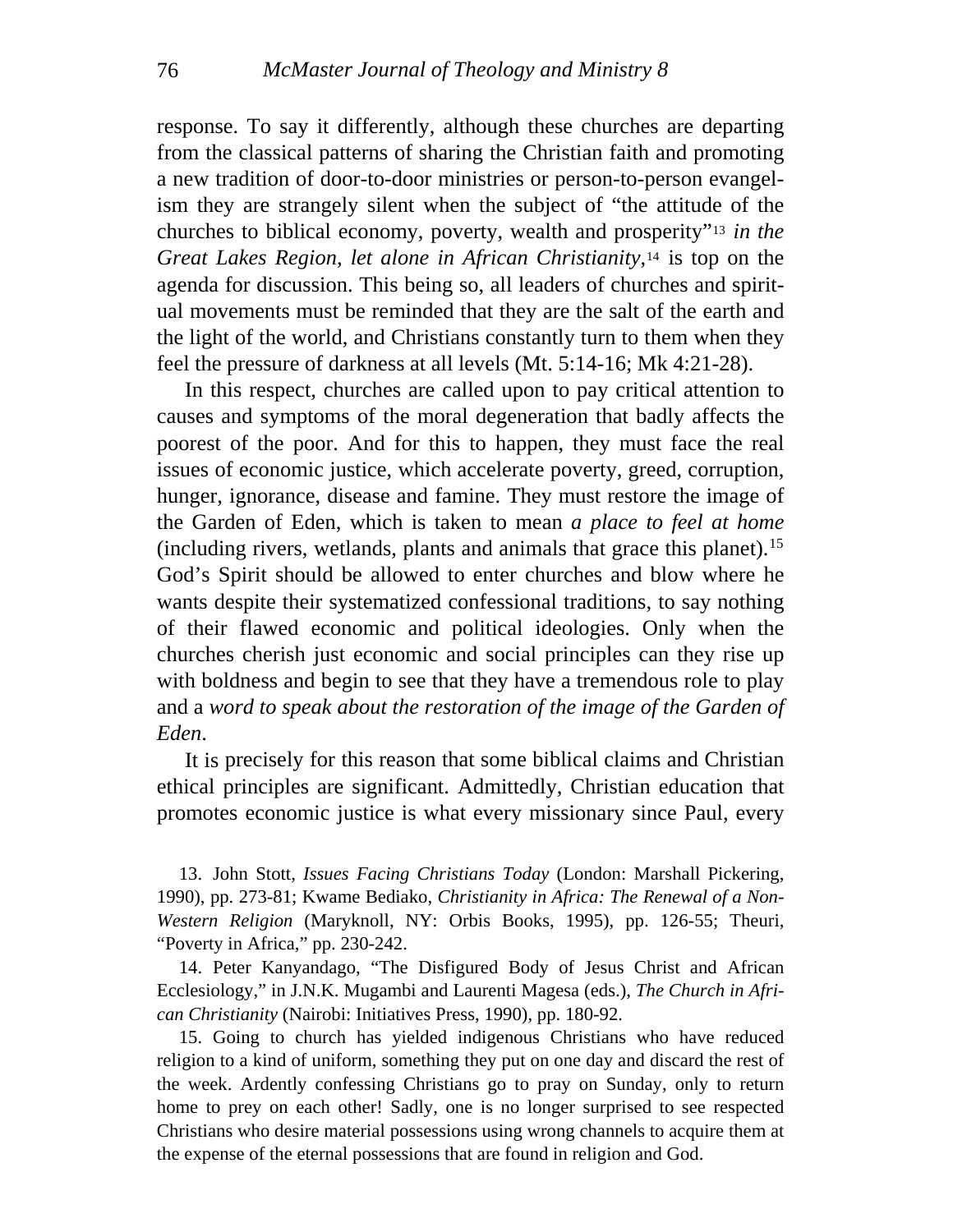preacher since Peter, every biblical student since Apollos and every bishop since Timothy has promoted. Today, we call this process "contextualization."[16](#page-13-0) Functionally, if "contextualization" is joyfully shared, it will make the biblical economic message properly expressed, felt and lived in the cultural context of all people in the Great Lakes Region, Africa, and the world at large. That said, however, it is good to note that when faithful Christians face harsh economic realities in life, they are comforted to know that they are following Jesus Christ who did not carry money or own any. He had no silver, no gold, no cash income, no property, no current account, no savings account, and no financial reserves. He had nowhere to lay his head. He was less well-off than foxes and birds of the air. Renouncing his heavenly wealth, he was born in a borrowed stable and died naked on a rugged cross. On the positive side, it is true that he did not come from a destitute family, but was from the artisan class of skilled people of the province of Galilee. Like his father, he was a *tekton*—a Greek word that means "mason" or "a carpenter." With this distinction in mind, we can still say that he founded what was largely the original Church of the Poor, a fellowship of the oppressed, the exploited, the powerless, the deprived, and the dispossessed. And he commanded his first followers not to carry gold, silver and money in their pockets. Nevertheless, it is readily understandable that he lived by what he taught and his impact on the world was and is still enormous. Although many questions remain unanswered, I have tried to open up some space for further in-depth study.

#### *How Should Faithful Christians Respond?*

To respond more appropriately to the current state of affairs in the Great Lakes Region, where some Christians are deeply involved in

<span id="page-13-0"></span>16. Max L. Stackhouse, "Contextualization and Theological Education," *Theological Education* (1986), pp. 67-84. By definition, contextualization comprises what homileticians call "application" and is exemplified in the Bible itself. See also O. Imasogie, "Contextualization: Constructive Interaction between Culture, People, Church and the Theological Programme", *African Journal of Evangelical Theology* (1993), pp. 19-23; Tite Tienou, "Issues in the Theological Task in Africa Today," *East Africa Journal of Evangelical Theology* (1982), pp. 3-10; Bruce Framing, *Contextualization of Theology: An Introduction and Commentary* (Pasadena, CA: William Carey Library, 1980), pp. 67-68; Fabian Maganda, "Contextualising Jesus: 'The Only Mediator' for the Sukuma People of Tanzania," *Africa Journal of Evangelical Theology* (2002), pp. 147-64.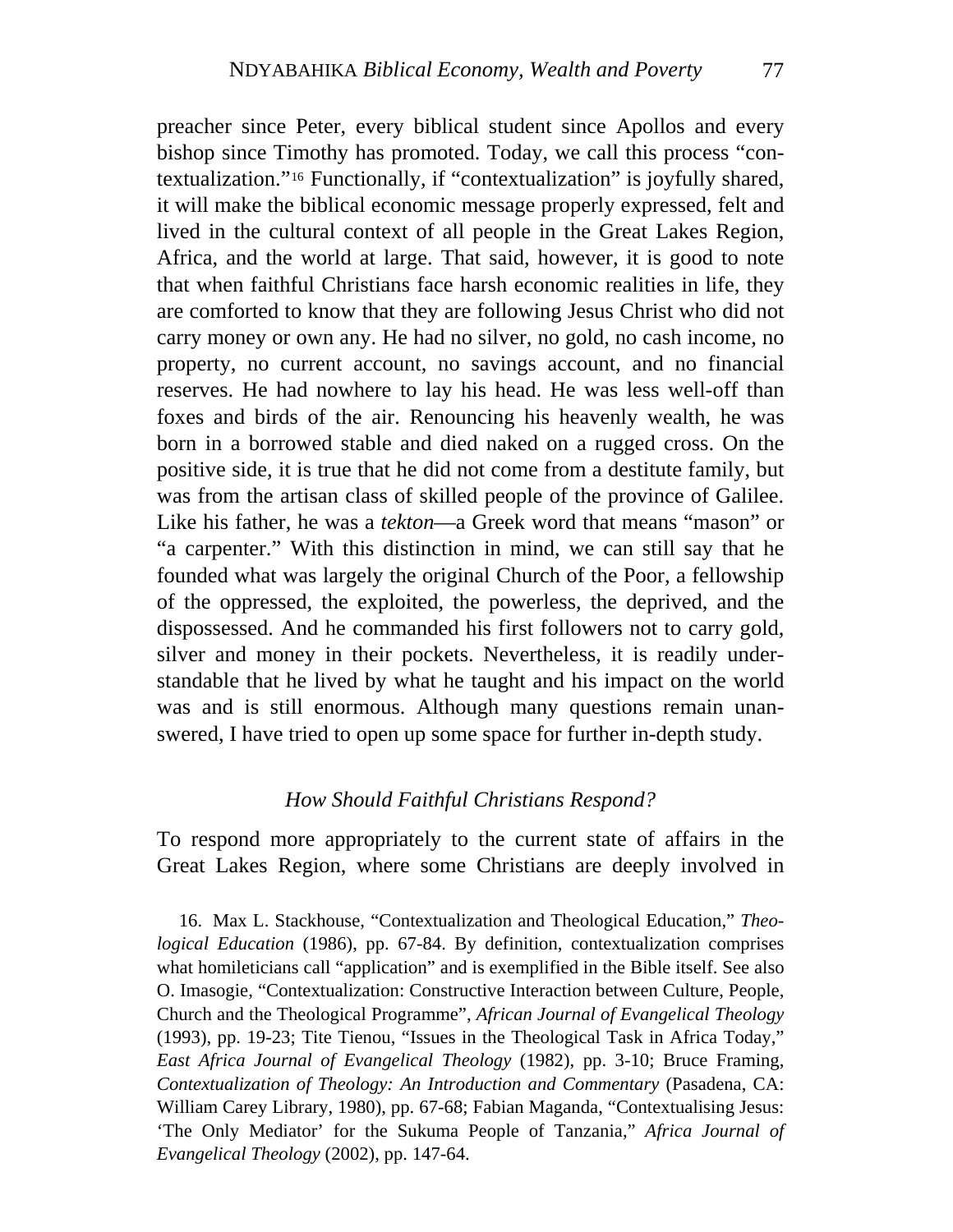squandering national and church resources, where some people in positions of responsibility promote a culture of dishonesty, where some people are marginalized because of their exclusion from positions of decision making, where some people earn low wages unworthy of human beings, where some people in charge of church projects use institutional property to promote their own projects instead of using it for the purpose it was meant for, where some people in high positions are appointed to such offices because they are either friends or relatives but not because they are competent, there cannot be a better time to address this topic than now. These examples give a gloomy picture of some people in the churches, who are culturally undisciplined, morally perverted, religiously blind and spiritually bankrupt.[17](#page-14-0)

[costal, African Initiated \(AICs\) or Charismatic—ar](#page-14-0)e challenged to acc ept the above reality in order to address matters squarely relating to [It must be re-asserted: all Christian churches—historical, Pente](#page-14-0)prophetic, spiritual and pastoral issues. Theologically speaking, if they are bread-breaking and justice-seeking, then their followers are ambassadors of hope. If they fail to do that, these thorny issues will spill over from the sanctuary into the public arena, especially in some nations with a strong Christian heritage. Thus, to fulfill this noble task, all churches have to strengthen their biblical economic and spiritual campaign in order to safeguard moral and spiritual ethics.[18](#page-14-1) Based on these observations, they have to teach their followers to protect the environment: forests, swamps, rivers, minerals and other energy and natural resources. They have to challenge their governments to promote human rights, establish new economic policies, create employment, eliminate personal greed**,** and rehabilitate industries, agricultural enterprises and trade.

## Some Concluding Biblical and Theological Comments

In conclusion, it is significant to note that biblical and theological observations have shown that wealth in itself is not evil but economic growth does not eliminate poverty in the region. Inequality between "rich" and "poor" will continue to grow. Righteousness—not money—

<span id="page-14-0"></span><sup>17.</sup> F.F. Bruce, *The Hard Sayings of Jesus* (Downers Grove: Inter-Varsity Press, 1993), p. 184.

<span id="page-14-1"></span><sup>18.</sup> George Kinoti and Peter Kimunyu (eds.), *Vision for Bright Africa: Facing Challenges of Development* (Nairobi: IFES Anglophone Africa, 1997), pp. 194-96.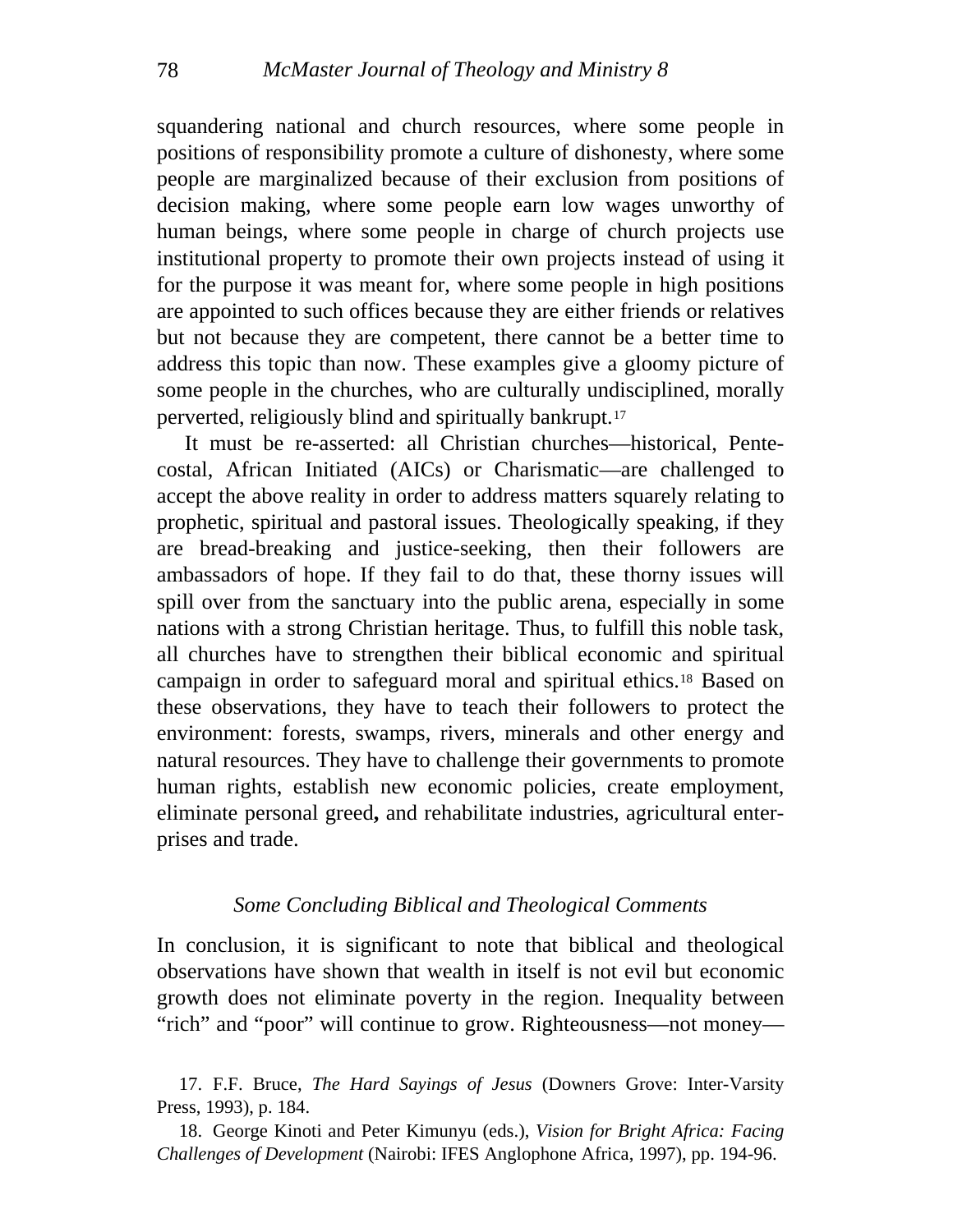will exalt faithful Christians and churches. For this reason above all, churches must take seriously the mandate of teaching their members to understand the central biblical teaching in respect to biblical ethics and economic justice. What is paramount is biblical economic theology and contextualized theology, which will enhance the idea that money should be devoted to the programs that are in the mind of God; not only some of it but all of it. Visionary church leaders are needed who are strong in body, tenacious in spirit and have a will to lead their followers from egocentricity to Christ-centered interests, geared to spiritual maturity. Another point that needs to be high on the agenda is to sensitize faithful Christians who are materially poor to secure loans from the ECLOF (Ecumenical Church Loan Fund) and to tap the economic and religious potential offered by other Christian lending organizations. The poor, the marginalized and the downtrodden have to master the art of money acquisition and prudent spending. Positive responses will create big differences. All churches in every corner of the Great Lakes Region should be shown how to promote biblical economy**,** and enhance constructive engagement and poverty alleviation programs. Christian educators should never advocate lowering the morality of their followers and their Christian ethics in order for them to survive economically. Based on biblical and theological economic research, devotional studies and lessons learnt in life, without money, there is no economic security. Christian churches have at their disposal the manpower, the brainpower, the spiritual power and the technological know-how. Behind such observation is the concern to come to the rescue of the poor and needy and give them a chance to live a decent life. But sympathy does not mean sentimentality. Church sponsored agencies; non-governmental organizations (NGOs) and community based organizations (CBOs) should enhance programs and projects to help these targeted groups. At a practical level, the materially poor are challenged to jump on the (Christian) economic bandwagon and ride holding boldly the ECLOF and other Christian lending agencies' banners. All they need is the will to do it. Clearly stated, unless a desire for easy money is replaced by determination for hard work and sweat, the materially poor<sup>[19](#page-15-0)</sup> will not see light at the end of the tunnel. Their future is doomed.

<span id="page-15-0"></span>19. Materialism is not the mere possession of material things, but an unhealthy obsession with them. It is but a short step from wealth to materialism, from having riches to putting our trust in them, and many take it. But it is foolish. There is no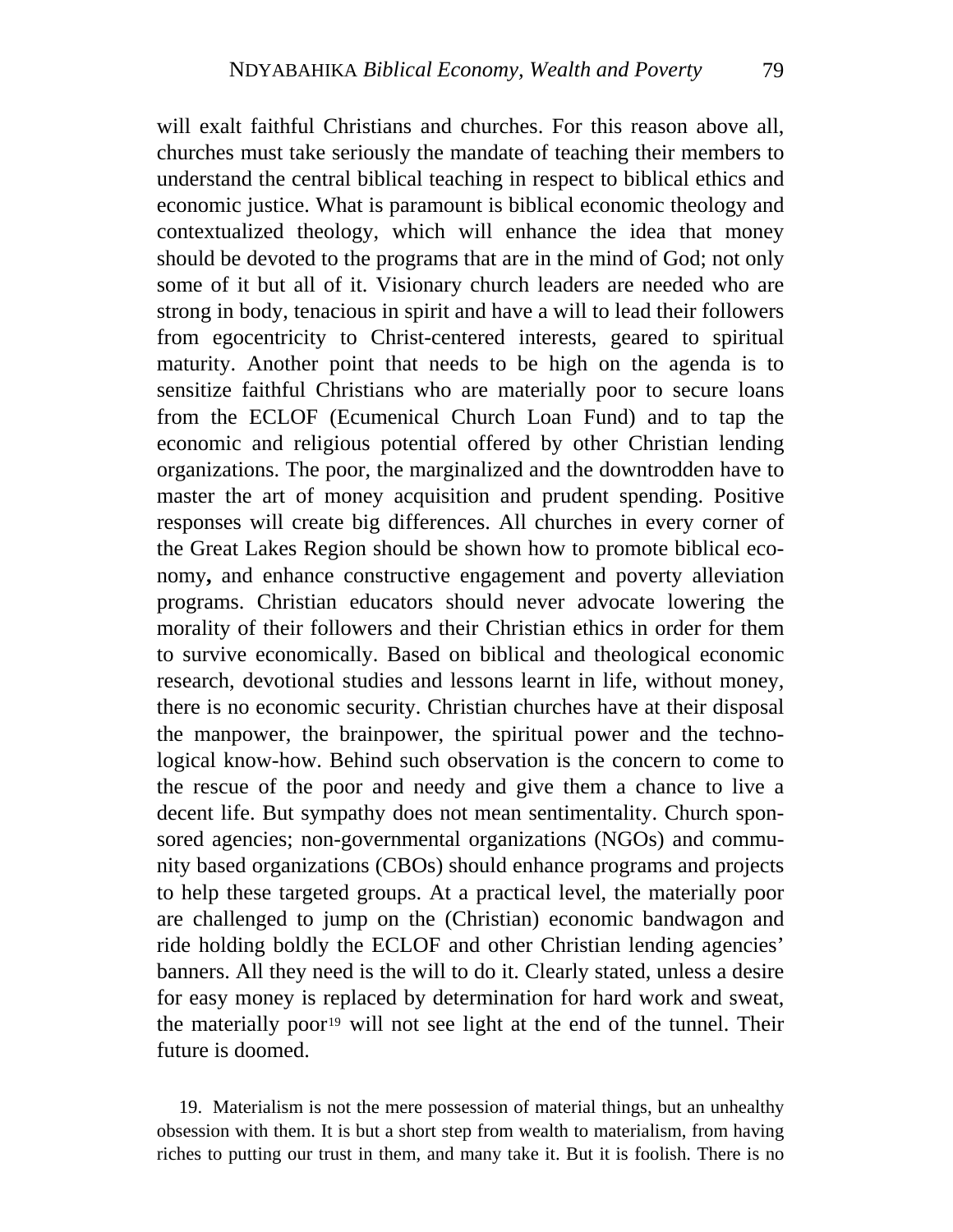many poor people does not embrace the meaning of God's justice and *sha lom*. No one who has perceived the work of God or heard the good With such a perspective in mind, an economic system that produces news of Jesus Christ will dare to think that the Creator of all men and women can be satisfied with an economic order that divides nations and peoples into rich and poor. God's compassion is clear: the barren woman conceives and gives birth; five loaves of bread feed five thousand people and Jesus Christ is raised from the dead to be the Saviour of the world. This is the God on whom the poor count "for scattering the proud in the imagination of their hearts…for putting down the mighty from their thrones…for filling the hungry with good things…and for sending the rich away empty" (Lk. 1:46-53).

challenges facing church leaders of all denominations in this century. La ying the foundation on which subsequent efforts must be built, they With a unified front, let faithful Christians shift their gaze to the are challenged to teach their followers who sit in the pews every Sunday, visit them at their places of work (where their wealth lies) and help them to know the significance of their assets (banks and property) and how to use them profitably, not the *ten percent only* but the totality of it. Unless these resources are utilized for the right purposes, in the end, our churches will ultimately prove to have had minimal spiritual impact upon their adherents, let alone their respective nations. Wealth acquisition that does not take care of the needy, the marginalized and the poorest of the poor, is inhumane and brutal.

tic culture of prayer, which will under-gird their programs. In fact, beh ind every extraordinary supernatural move of God are people who To stress this truth, all churches must teach their followers the holishave dedicated themselves to earnest prayers. Prayers prepare the hearts of God's people for his blessings. Without prayer, the churches cannot successfully fulfill the God-given mission of articulating the Christian gospel (*euangelion*) to their adherents at the grassroots community level, a mission which is vital in African Christianity.

rather than of despair and pessimism. They are challenged to turn from greed for money and to repent. This kind of repentance requires them to em brace a new covenant with God through Jesus Christ, the ultimate All this makes clear that faithful Christians must be apostles of hope mediator, who alone became the initiator of the new creation of belie-

security in wealth. It is not for nothing that Paul writes of "uncertain riches". Burglars, pests, rust and inflation all take their toll.